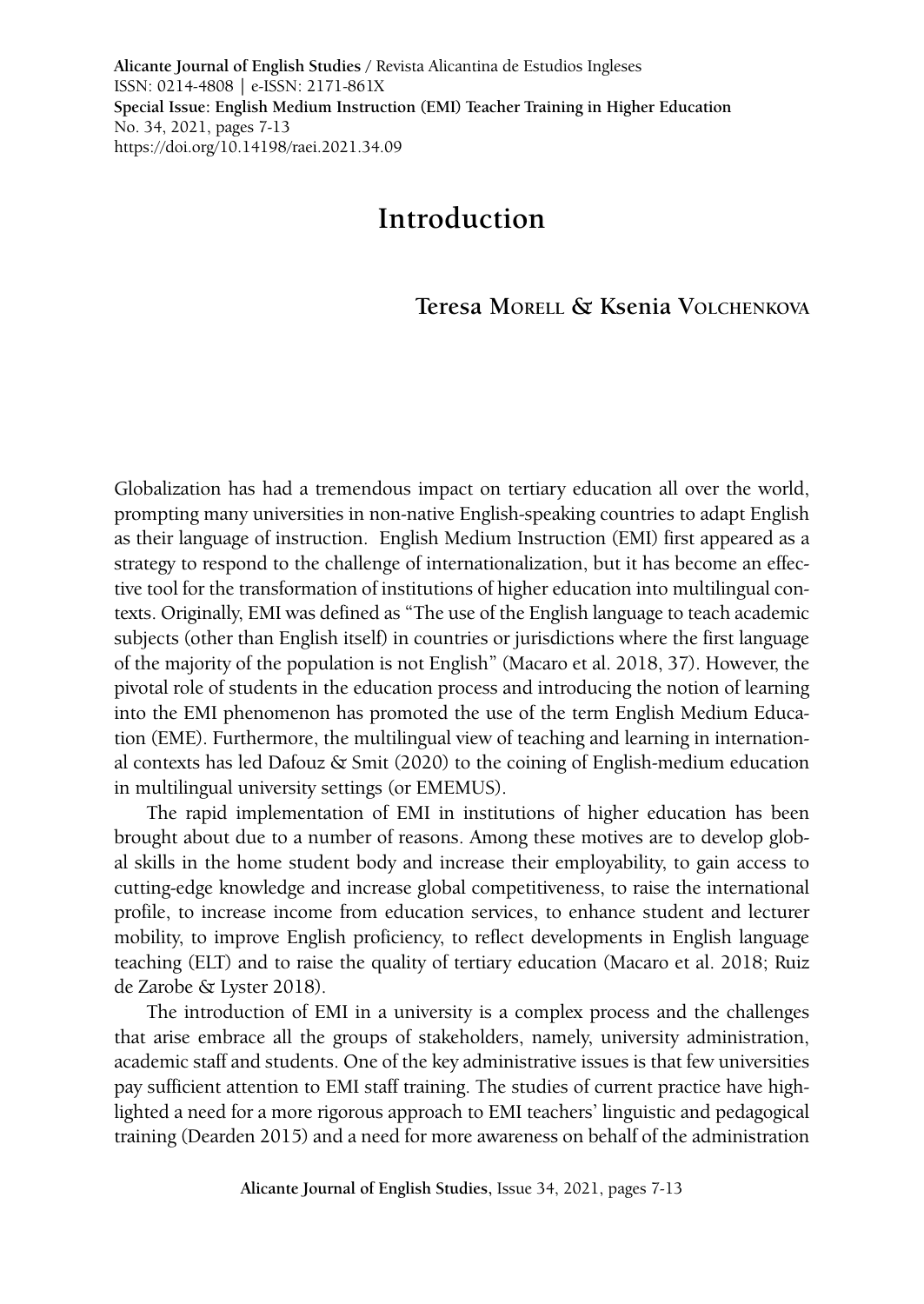to develop such training courses. A university administration's acknowledgement of the need for training their staff and students to face the new EMI classroom scenarios is only the top of the iceberg. Resistance to improve professional skills to meet the requirements of internationalization is a bigger issue. The resistance to change current practice can be explained by the fact that an EMI course is a time-consuming issue and the academic staff needs support from the university administration in the form of comprehensive language policies, EMI training courses, and incentive schemes.

Moreover, the implementation of EMI should naturally lead to a change of methodology, as the mastering of EMI strategies may facilitate the challenges raised by insufficient language proficiency. Student-centered lecturing is in fact a much more important factor in the success of a lecture than the lecturer's language competence (Klaassen 2001). Students are better able to understand a lecture with higher degrees of interaction and with a more conscious combined use of verbal and non-verbal modes of communication (Morell 2018; 2020; Morell et al. 2020). EMI teachers should even reconstrue their personal and professional identities by shifting the focus from language issues to those of identity and ideology (Dafouz & Smit 2020).

Thus, the demand for EMI teacher training is huge universally (Gustafsson 2018; Lasagabaster & Doiz 2018) with both academics and students on EMI courses complaining that the teaching staff lack expertise in the areas of English language proficiency, including English for Specific Purposes (ESP), English for Academic Purposes (EAP), pedagogical skills, EMI-specific micro-skills and intercultural awareness. As a consequence of the need to better prepare lecturers to face the challenges of EMI, educators and researchers have shown a growing interest evidenced by the recent upsurge of publications, such as Dafouz & Smit (2020) and Sánchez-Pérez (2020) (both of these books are reviewed in this issue), a specialized journal, i.e., *The Journal of English Medium Instruction*, and a number of conferences.

In the 6<sup>th</sup> Integration of Content and Language in Higher Education (ICLHE) Conference we, Teresa Morell of the University of Alicante (Spain) and Ksenia Volchenkova of the South Ural State University (Russia), the co-editors of this special issue met. The ICLHE is the association for expertise, networking and resources in the integration of content and language in higher education with the aim to promote exchange of opinions and research concerning the interface between content and language in higher education. This 6th ICLHE Conference "Multilingualism and Multimodality in Higher Education'' was held from October 15 to 18, 2019 in Castellon, Spain and hosted by Universitat de Jaume I. It addressed how focused language instruction can be utilized as a foundation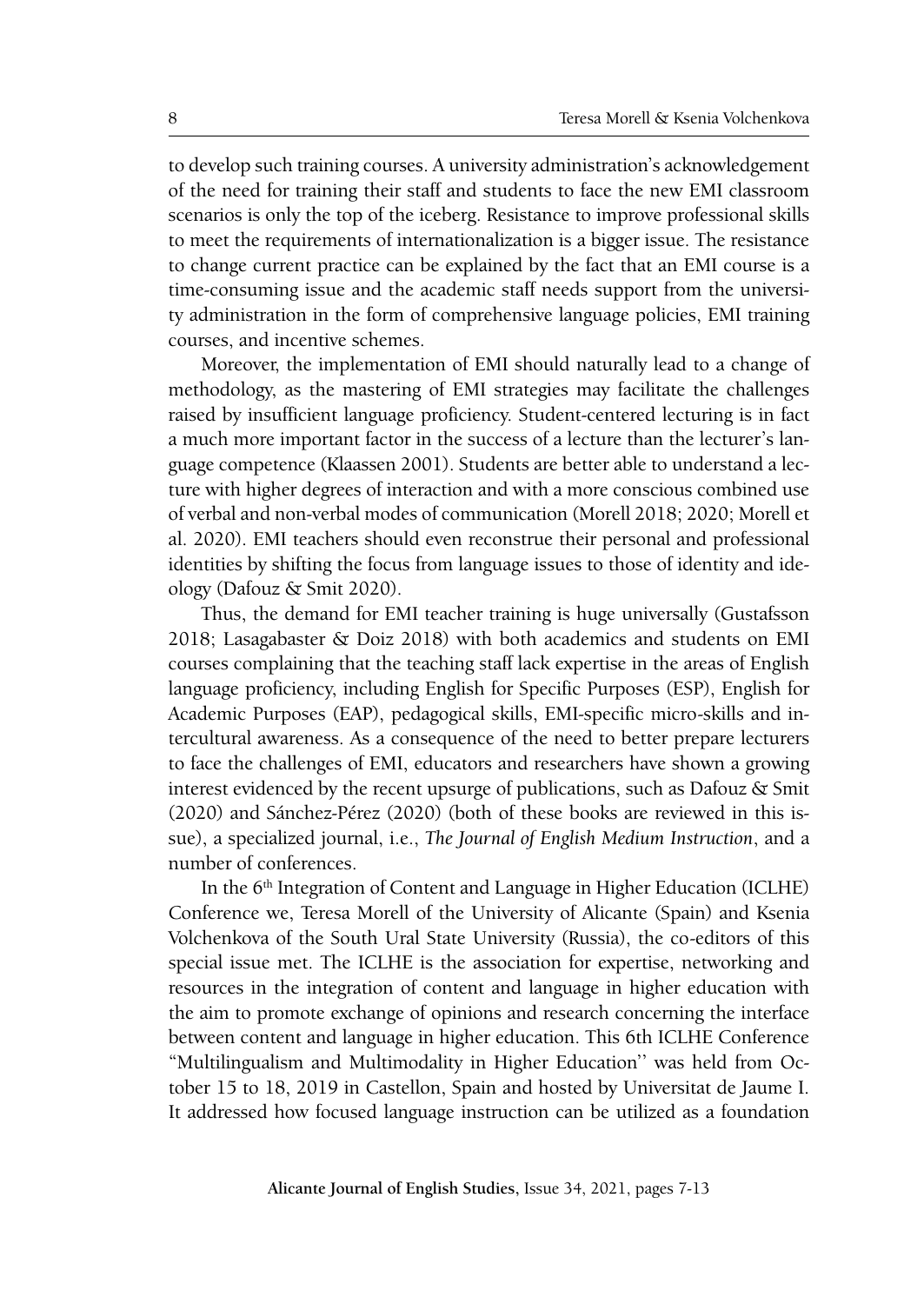for disciplinary content learning, with specific consideration to the multimodal nature of languages and of today's teaching and learning practices. At this event we shared our research and experience on EMI training course design and implementation, and from our reflections we came to the conclusion that case studies of EMI teacher training and EMI course design have been insufficiently covered in the literature on EMI and need to be comprehensively studied. Consequently, soon after the conference we set out to propose this special issue of the *Alicante Journal of English Studies* on EMI teacher training in Higher Education.

Through this special issue we hope to begin to fill the gap of the much-needed research to support institutional authorities to implement effective EMI teacher training programs and to offer some research based advice on how to prepare lecturers to cope with the challenges of EMI. The present volume consists of eight articles that range from the more general to the more specific views of EMI. The first article deals with institutional internationalization, the next three focus on EMI lecturers' perspectives, the following three describe teacher professional development programs and the last explores EMI teacher trainers' perceptions. Each of these contributions are summarized in the following paragraphs.

Emma Dafouz's article, "Repositioning English-Medium Instruction in a Broader International Agenda: Insights from a Survey on Teacher Professional Development", aims to align EMI more directly with the internationalization strategies of universities and with all its stakeholders. The study draws on a teacher professional development (TPD) survey addressed to academic staff (*n=*2091) at the Universidad Complutense de Madrid (UCM) in Spain. Among the lecturers' perceived needs was internationalization of teaching/learning and research for which they asked for English language courses with an ESP/EAP perspective and courses in other languages. In addition, lecturers asked for Spanish to be used as a language for internationalization. Dafouz suggests that TPD for EMI or English medium education (EME) needs to be viewed beyond English-only training and that a more international, multilingual and multicultural vision of teaching and learning should be adopted.

Esther Nieto Moreno de Diezmas and Alicia Fernández Barrera in "Main Challenges of EMI at the UCLM: Teachers' Perceptions on Language Proficiency, Training and Incentives" address lecturers' motivation, fears and stance towards the EMI plan at the Universidad de Castilla-La Mancha (UCLM), Spain. Findings from 20 semi-structured interviews with three separate groups of lecturers: (i) EMI practitioners, (ii) lecturers interested in EMI, and (iii) lecturers from the Department of Modern Languages revealed that a number of difficulties have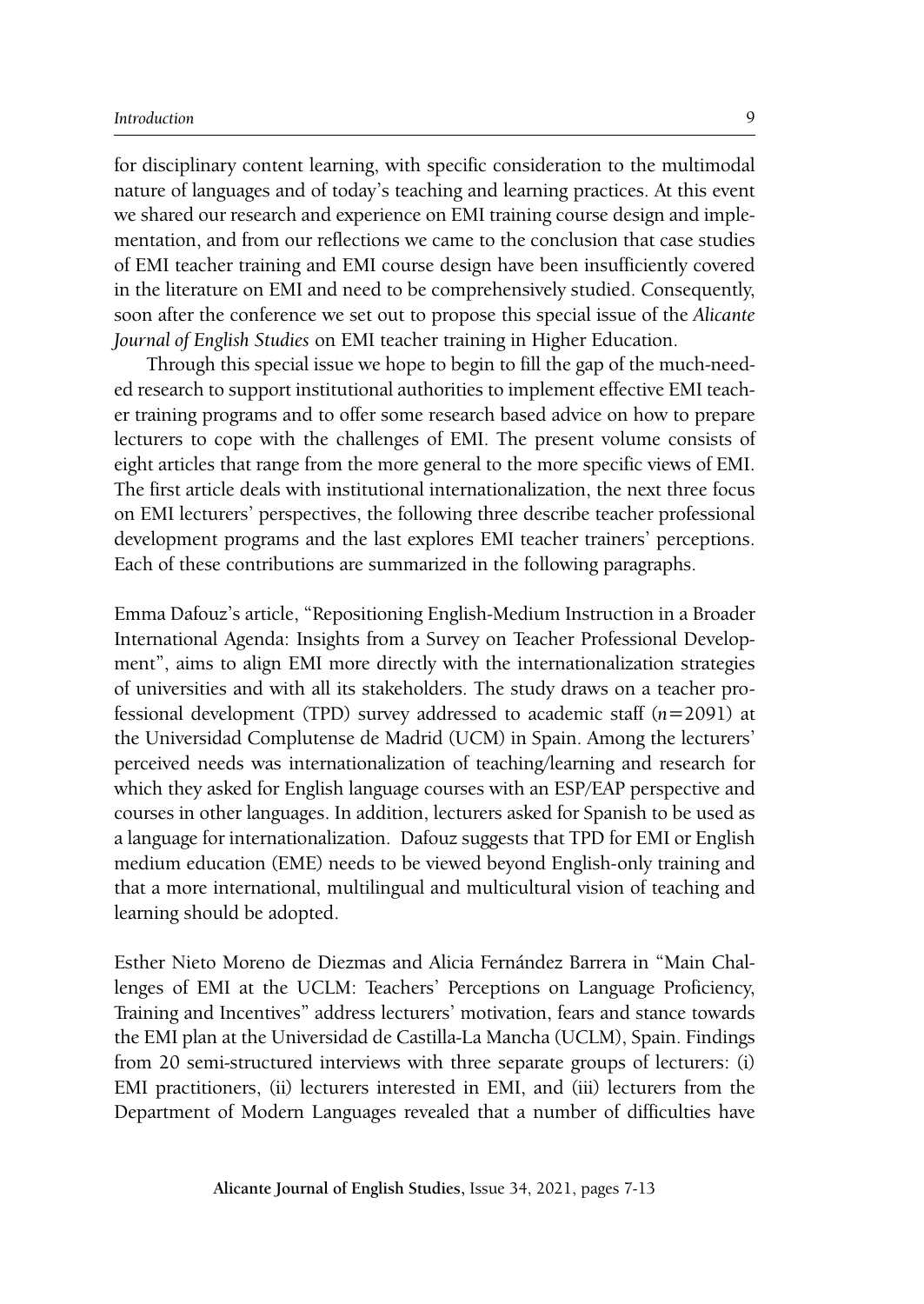hampered a more rapid growth of their institution's EMI implementation. These drawbacks are mainly related to incentives for lecturers to join the bilingual program, anxieties about their language proficiency, the perceived inadequacy of teacher training, teacher recruitment and commitment in the program. The authors point to the need to establish a Language/Multilingual Policy Plan that includes a comprehensive EMI teaching plan and guidelines related to teacher recruitment and commitment.

Vicent Beltrán-Palanques' contribution "EMI Lecturers' Training Needs: Towards the Construction of a Measurement Instrument" focuses on the design and implementation of a questionnaire to explore the needs of EMI lecturers. He reports on the adequacy of the survey instrument and on the preliminary results derived from its administration to a group of EMI lecturers at the Universitat de Jaume I (UJI) in Castellon, Spain. The results provide some insights into a variety of aspects that could be addressed in EMI training courses, namely: 1) communication and language use, with special emphasis on interactional and discourse strategies and diction; 2) pedagogy, including scaffolding techniques, techniques to promote interaction and microteaching sessions; 3) material design with special attention paid to the designing of multimedia and digital resources as well as tasks, assignments and activities; and 4) multilingualism and multiculturalism, focusing particularly on the roles of English, internationalisation at home and intercultural communication. In addition, surveyed EMI lecturers' unfamiliarity with the benefits of multimodal discourse provides further evidence of the need to raise EMI lecturers' awareness of multimodal competence in EMI training courses.

Ana Mª Piquer Píriz and Irene Castellano's study entitled "Lecturers' training needs in EMI programmes: Beyond language competence" explores the training needs of 27 EMI lecturers at Universidad de Extremadura (UEx) Spain in relation to the five main dimensions identified by Pérez-Cañado (2020), specifically: 1) linguistic competence (2) methodology and classroom management (3) resources and materials (4) training needs, and (5) feedback based on participants' EMI experience. The data, which was collected through semi-structured interviews and a questionnaire, revealed that the lecturers involved in the teaching of disciplinary contents through English at the UEx are mostly experienced teachers with a good command of English. They claim to concentrate their efforts on the contents they teach but, at the same time, show some sensitivity to the concept of Integrated Content language in Higher Education (ICLHE), that is, to language. Their reported needs are mostly related to further training in classroom discourse and developing their EMI pedagogical competence. Despite rating their experience as very positive and enriching, they also make clear that it is demanding and time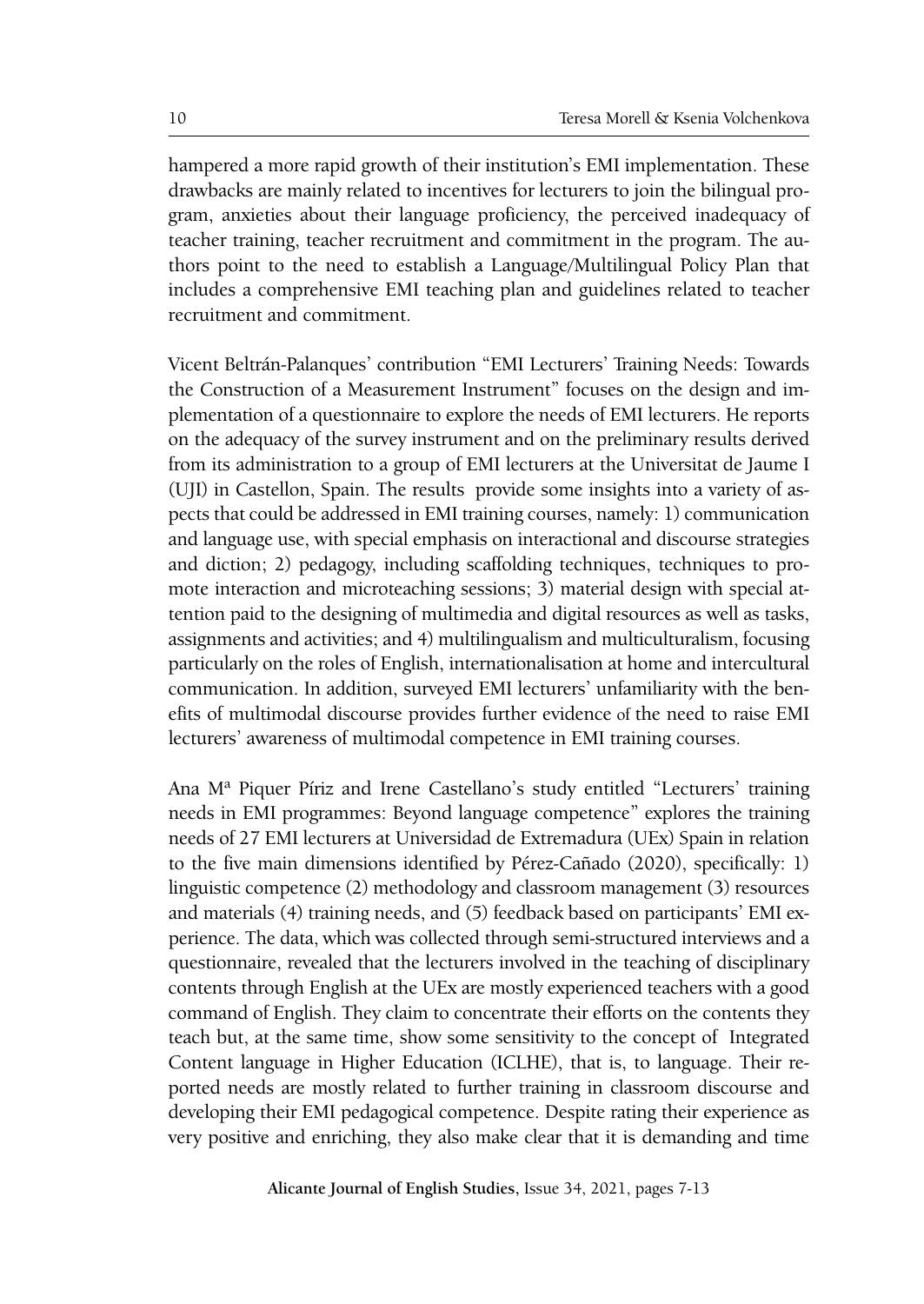consuming and, thus, they call for more institutional support and recognition. In Elena Borsetto and Ada Bier's article, "Building on International Good Practices and Experimenting with Different Teaching Methods to Address Local Training Needs: "*The Academic Lecturing Experience*", the design, evaluation and evolution of the EMI professional development program at the Università Ca'Foscari di Venezia in Italy is presented. In the authors' words, "The purpose of the *Academic Lecturing* programme is to help participants try their hand at new teaching methods and new technologies as a means of making lessons more interactive, thus increasing their accessibility and making them more effective, and to help participants to improve their strategic use of English within their disciplinary field". Course participants' feedback has been used not only to improve and adapt training to lecturers' needs, but also to support the claim that transformation in teacher education can be brought about by integrating the two main dimensions of language and of teaching methodology with a third element, the use of technologies.

Francisco Rubio-Cuenca and María Dolores Perea-Barberá of the Universidad de Cadiz (UCA) Spain in their contribution, "Monitoring EMI Teachers to Assess their Progress in University Bilingual Programs, show that monitoring sessions (MS) may serve as a valid tool for assessing the impact of in-service training on bilingual teaching. These MS, or collaborative interviews, aim to gather EMI teachers' perceptions and beliefs and to provide them with feedback on their classroom practice. This data is then used to improve future language development and methodology programs. The results show that teachers have experienced remarkable progress by incorporating language awareness into their practice as EMI teachers, thus contributing to improve the language level of both their students and themselves. Furthermore, the implementation of specific didactic strategies help to make the learning process more dynamic, participatory, stimulating and creative.

Carmen Maiz-Arevalo and Elena Orduna Nocito of the UCM in "Developing Intercultural Communicative Competence: A Cornerstone in EMI in-service Training Programmes in Higher Education" analyze a specific in-service training module intended to develop the intercultural communicative competence (ICC) of a group of 21 Spanish lecturers working at two public universities. Results from questionnaire responses and self-reflection reports show that prior to training participants were willing to learn but unaware of the importance of ICC. However, after being trained they realize that EMI goes beyond language and that the intercultural component is highly significant in the internationalization of HE. Consequently, ICC should be given more presence in EMI training courses and language policies.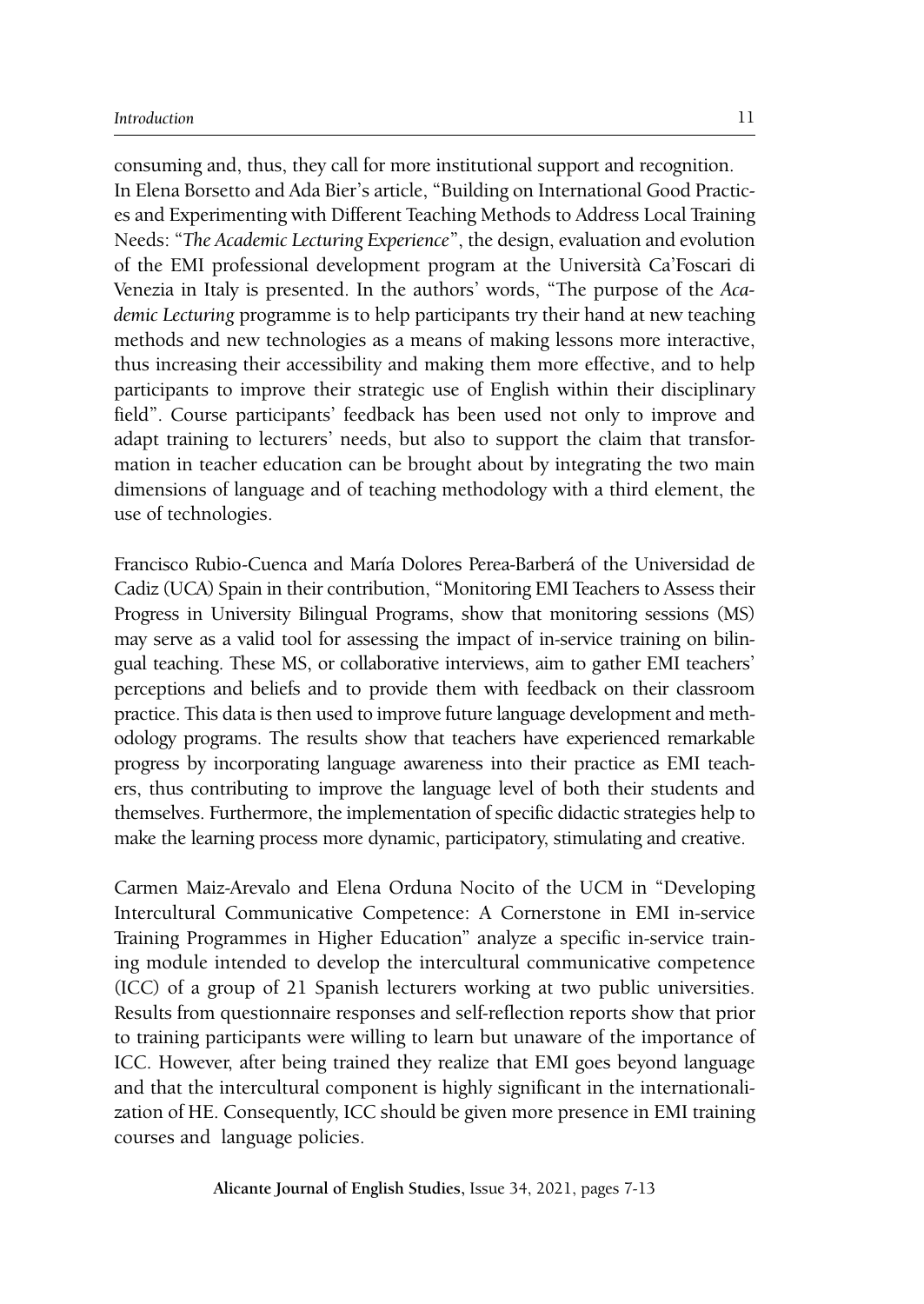Ksenia Volchenkova and Elizaveta Kravtsova in their paper "EMI Lecturer Trainers: Reflections on the Implementation of EMI Lecturer Training Course" address the shortcomings and prevailing challenges for EMI teacher trainers in designing and implementing an EMI training course. The study draws on semi-structured interviews of eight EMI trainers from three Russian universities: South Ural State University (SUSU) in Chelyabinsk, Chelyabinsk State Medical Academy of Federal Agency of Health Care and Social Development (ChelSMA) in Chelyabinsk, and the Institute of Information Technologies, Mechanics and Optics (ITMO) in Saint Petersburg. EMI trainers claimed that the key challenges they faced were lecturers' low English language proficiency, insufficient knowledge of EMI pedagogy and strategies, lack of self-reflection and feedback and resistance to active learning techniques. The main misconceptions of EMI trainees that make EMI training more challenging are their doubts that interaction with and between students can provide a better understanding of lecture content, and the belief that EMI lecturers do not need any innovative pedagogical techniques since they are all experienced teachers. The authors suggest considering these challenges while designing EMI training courses.

## **References**

- Dafouz, Emma and Ute Smit. 2020. *ROAD-MAPPING English medium education in the Internationalised University*. Switzerland: MacMillan-Palgrave Pivot. https:// doi.org/10.1007/978-3-030-23463-8
- Dearden, Julie. 2015. *English as a medium of instruction: A growing global phenomenon.*  London: British Council. http://www.britishcouncil.org/education/ihe/knowledge-centre/english-language higher-education/report-english-medium-instruction. [Accessed online on January 8, 2021]
- Gustafsson, Hana. 2018. "Capturing EMI teachers' linguistic needs: a usage-based perspective." *International Journal of Bilingual Education and Bilingualism* 23(9): 1071-1082*.* https://doi.org/10.1080/13670050.2018.1425367
- Klaassen, Renate and Erik de Graaff. 2001. "Facing innovation: Preparing lecturers for English-medium instruction in a non-native context." *European Journal of Engineering Education* 26(3): 281-289. https://doi.org/10.1080/03043790110054409
- Lasagabaster, David and Aintzane Doiz. 2018. "Errors in an English-Medium Instruction University Setting: How do Language versus Content Teachers Tackle them?" *Porta Linguarum* 30(3): 131-148. https://doi.org/10.30827/Digibug.54043
- Macaro, Ernesto, Samantha Curle, Jack Pun, Jiangshan An and Julie Dearden. 2018. "A systematic review of English medium instruction in higher education." *Language Teaching* 51(1): 36-76. https://doi.org/10.1017/S0261444817000350